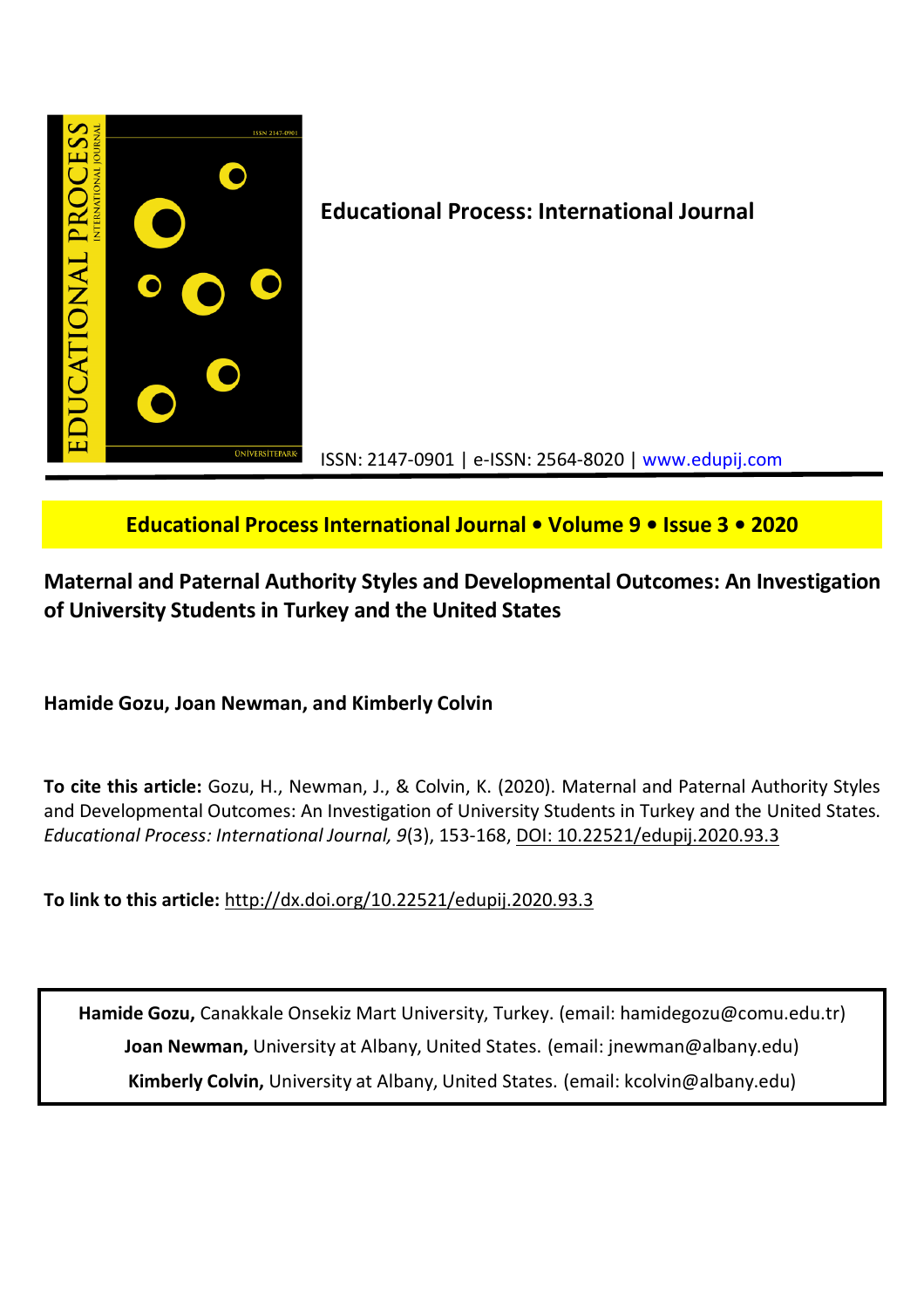# **Maternal and Paternal Authority Styles and Developmental Outcomes: An Investigation of University Students in Turkey and the United States**

HAMIDE GOZU, JOAN NEWMAN and KIMBERLY COLVIN

## **Abstract**

Using data from undergraduates in both Turkey and the United States, we examined cultural differences in the perceived parenting authority styles and the links between perceived parenting authority styles, academic achievement, and self-esteem. We also examined the separate contributions of fathers and mothers in each country. A total of 423 undergraduates (196 from Turkey and 227 from the US) completed the Buri Parent Authority Questionnaire to report on the parenting styles of their parents. They also reported on their own college GPA and completed the Rosenberg self-esteem measure. Some adjustment of the parenting scales was needed in order to achieve cross-cultural measurement invariance. Our study revealed that there were differences of parental style both between and within the two countries. Fathers were reported to be more authoritarian than mothers, and mothers to be more authoritative. Higher levels of authoritarian parenting by fathers was found in the American data. Some parental authority measures were associated with the students' self-esteem, and all of these involved paternal authority. Paternal authoritarian parenting was negatively associated with the students' self-esteem in the Turkish data, with paternal authoritative parenting positively associated with the self-esteem of the American students only. The study's findings suggest that researchers should not ignore differences in parental authority style between mothers and fathers, nor differences between different countries. In particular, the role of fathers should not be overlooked.

**Keywords:** Parenting styles, cross-cultural, academic achievement, self-esteem, mother-father difference.



………………………………………........….....………………………………...…………… EDUPIJ • ISSN 2147-0901 • e-ISSN 2564-8020 Copyright © 2020 by ÜNİVERSİTEPARK edupij.com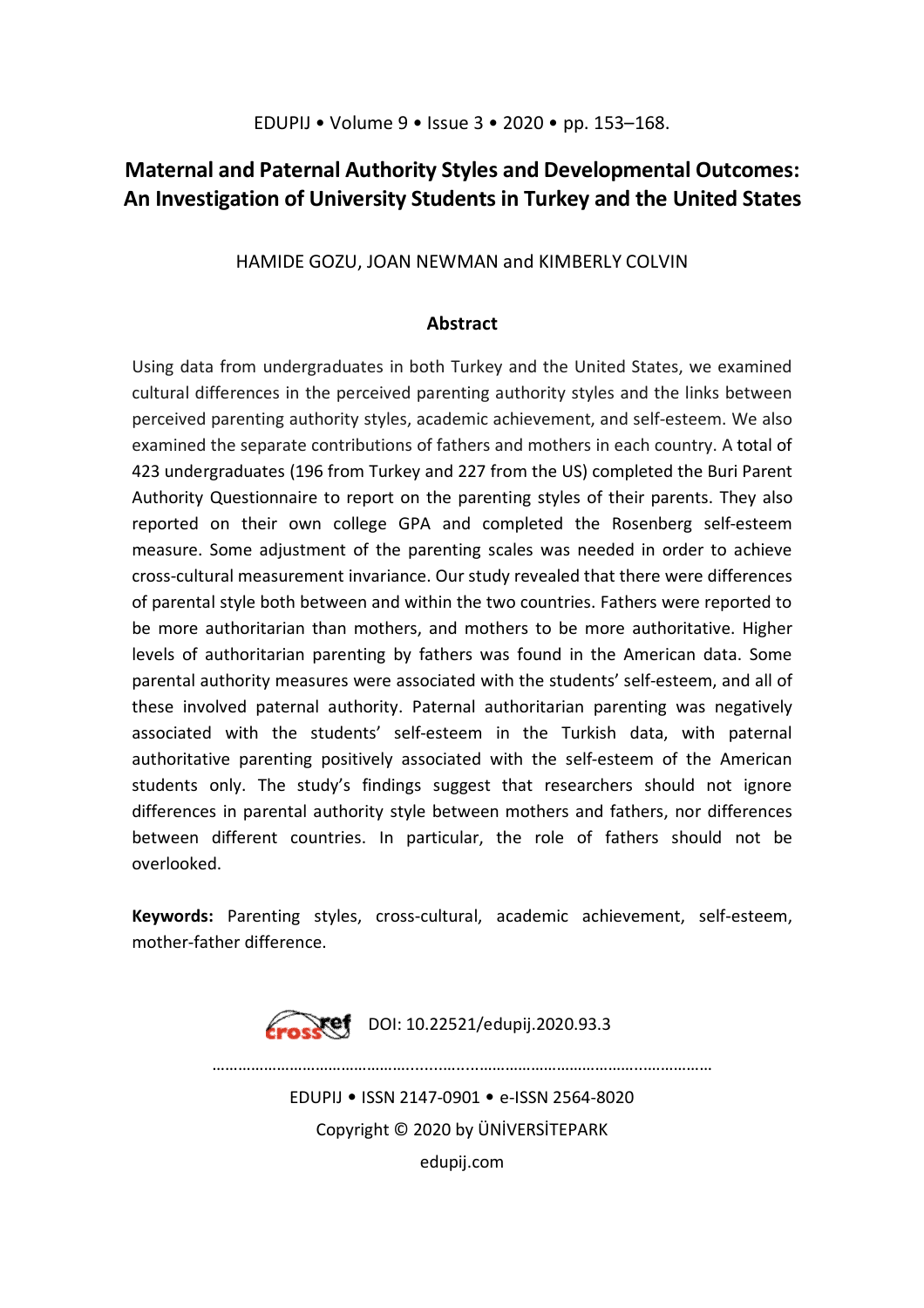#### **Parenting Style and Developmental Outcomes**

Through parenting techniques, parents attempt to foster the behaviors and attitudes in their children that they themselves value, with considerable evidence that parenting is linked to children's outcomes (Li et al., 2010; Sorkhabi, 2005; Spera, 2005). Certain types of parenting behaviors have been found to be particularly implicated in the developmental outcomes of children: i.e., academic performance (Beyer, 1995), and self-esteem (Furnham & Cheng, 2000; McKinney & Renk, 2008; Tunç & Tezer, 2006). Parenting style has been operationalized in a variety of ways. Buri (1991) created the Parental Authority Questionnaire (PAQ) in order to measure parental decision making and the establishment of authority, which has since been used in numerous research studies (e.g., McKinney et al., 2011; McKinney & Renk, 2008).

As described by Baumrind (1971), authoritative parents exert moderate and flexible control over their children's behavior and decision making, whereas authoritarian parents display unilateral decision making with little tolerance for challenge. Investigations have shown that North American children and adolescents whose parents employed authoritative methods of establishing control displayed higher levels of school success (Steinberg et al., 2006) and higher self-esteem (Li et al., 2010; McKinney et al., 2011; Wintre & Yaffe, 2000). In contrast, authoritarian parenting has detrimental outcomes. Individuals raised with authoritarian control have been shown to be less successful academically (Waterman & Lefkowitz, 2017; Wintre & Yaffe, 2000) and to have lower levels of self-esteem (Buri et al., 1988; Furnham & Cheng, 2000).

Although most research has been carried out with school-aged children, there is evidence that parenting style continues to be predictive of the development of emerging adults (Guastella et al., 2014) such as college students. For example, the study by Wintre and Yaffe (2000) found that several aspects of the adjustment of Canadian college students to university (including their GPA) were related to the parenting styles of their parents. Similarly, the study by Waterman and Lefkowitz (2017) found that college students in the USA reported experiencing parenting styles that were related to their academic engagement at college and to their GPAs.

## **Cross-cultural Study of Parenting Styles**

Despite the wealth of research examining the prevalence and outcomes of parenting styles, and of authority assertion in particular, questions have arisen about the generalizability and completeness of the findings. Baumrind's model and many of the findings in the field were based on observation and measurement of North American populations. Generalization to other countries and cultures has sometimes been supported (Ferial et al., 2019; Furnham & Cheng, 2000; Perez-Gramaje et al., 2019; Sorkhabi, 2005); yet, findings from other countries are sometimes inconsistent with predictions based on Baumrind's model (e.g., Chao, 2001).

Lansford et al. (2016) advocated cross-cultural comparison as a way of improving understanding of the links between parenting behaviors and children's outcomes. Findings from a variety of countries are useful in not only providing additional valid data about each country, but also because any lack of consistency in the findings presents an impetus to "dig deeper" (Lansford et al., 2016, p. 205) and to explicate factors that may have been overlooked. Moreover, Putnick and Bornstein (2016) stated that parenting behaviors might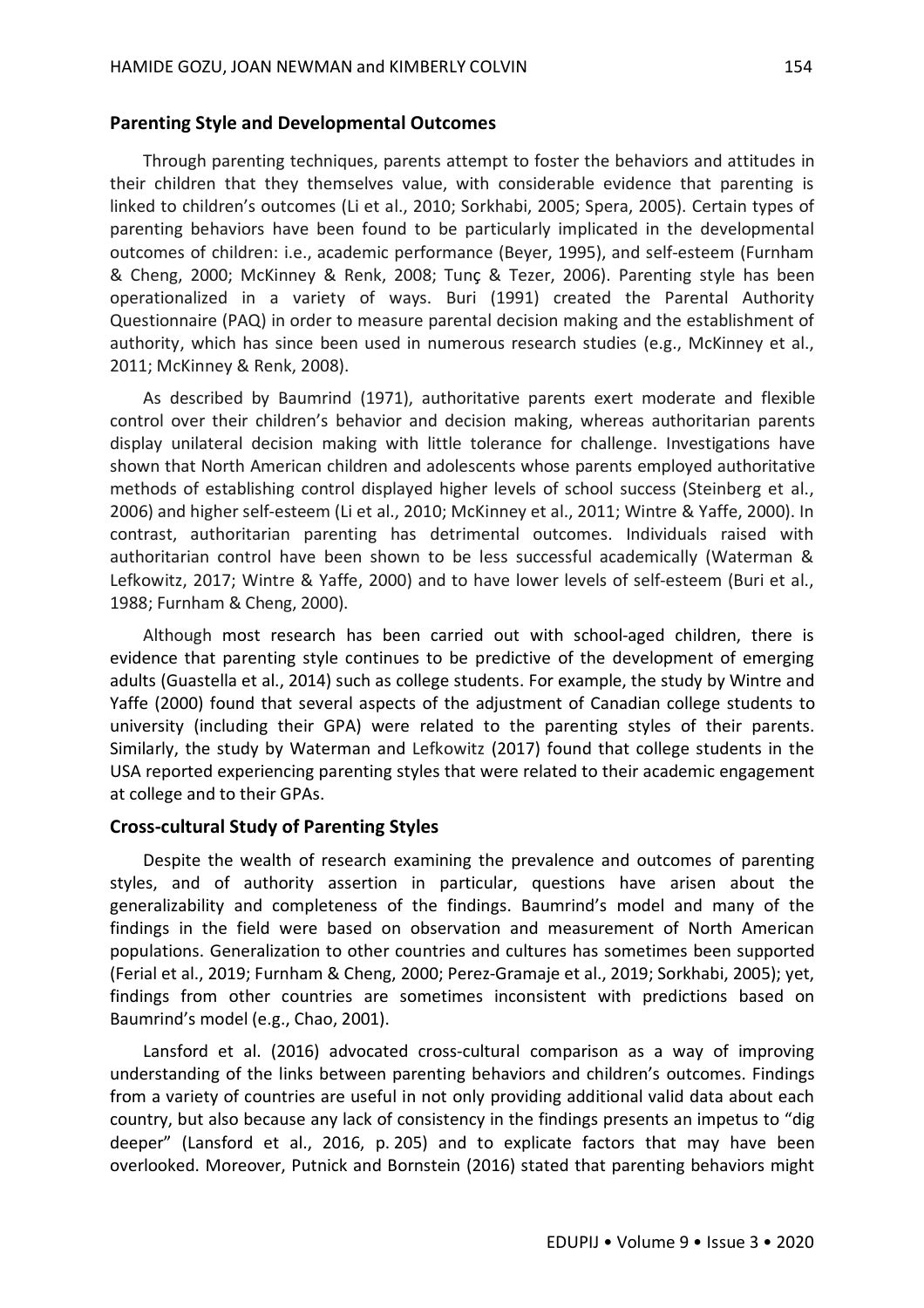have different meanings across different countries. For that reason, to compare the construct across the differing groups accurately, researchers should ensure the equivalence of meaning of the construct (Chen, 2008; Putnick & Bornstein, 2016). Unfortunately, only a few studies have tested equivalence of the parenting constructs (e.g., Elphinstone et al., 2015; Luk et al., 2016). Therefore, in order to contribute to this goal, the count study aims to compare parenting data from two countries (USA and Turkey) with notable differences after ensuring the equivalence of the parenting authority constructs.

The USA is considered an individualistic culture (Triandis, 1995) where children are raised to particularly value their own goals and achievements. Although it has been described as having both individualistic and collectivist orientations (Oyserman et al., 2002), Turkey is generally considered to be a collectivist country. Besides cultural orientation, there are numerous differences between Turkey and the US that could influence the parenting behavior of mothers and fathers such as gender distribution in the labor force, typical family size, and the educational attainment of the parents. In a review investigating the effects of these demographic factors on the academic achievement of children, Beyer (1995) concluded that maternal employment, larger family size, and lower parental educational levels were all associated with lower educational attainment of children, and that effects were mediated by associated variations in parenting behavior and style.

### **Maternal and Paternal Parenting**

The current study also aims to examine and compare the parenting styles of fathers and of mothers in the two countries. Their differing roles may contribute to observed crosscultural differences in parenting effects. Nevertheless, research concerning the specific contributions of each parent to children's developmental outcomes has been somewhat limited (Fagan et al., 2014). It maybe that the two parents typically behave differently, or that the influence of each parent is not considered as being of equal importance, or that each parent has influence over specific domains of adolescent and emergent adult behavior. A recent study revealed that the allocation of specific parenting roles to mothers and fathers have changed over the years (Preisner et al., 2020). Research findings are therefore likely to vary according to the focus on either one or both parents. Moreover, the specific parenting roles of mothers and fathers as well as changes in these roles may vary according to different cultures. If researchers do not differentiate these systematically, their findings about cross-cultural differences may be limited and inconsistent.

Most of the studies on parenting behavior and its association with developmental outcomes considered only one parent's contribution, which has generally been that of the mother (Li et al., 2010), or from the averaged parenting of both mothers and fathers (Tunç & Tezer, 2006). Only a few studies have focused on the effect of both maternal and paternal parenting (Furnham & Cheng, 2000; McKinney et al., 2011) on their children's outcomes. In their meta-analysis, Möller et al. (2016) reported that paternal parenting was more influential than maternal parenting on children's emotional status. On the other hand, Checa et al. (2019) found that maternal parenting was a predictor of children's academic outcomes.

#### *The Current Study*

Using data from students in Turkey and the USA, the current paper examines the cultural differences in the link between parenting styles and two developmental outcomes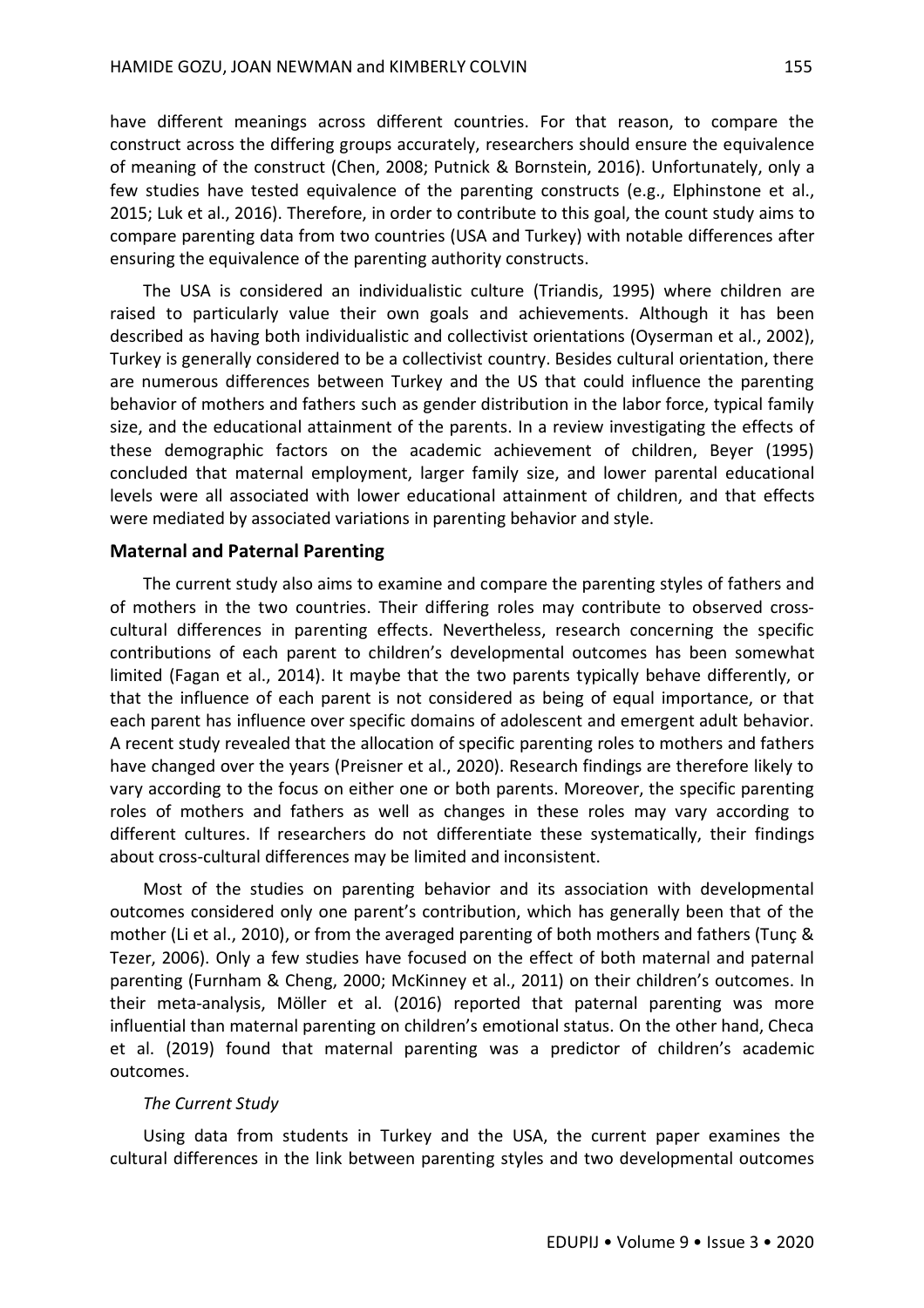(academic achievement and self-esteem). The study will also examine the contribution of fathers and mothers to any cultural moderation.

The research questions of the study are as follows, and concern the responses to questionnaires completed by undergraduates.

- Are there any differences in the demonstration of authority styles exhibited by mothers and fathers, as reported by college students?
- Are there country differences in the variations between maternal and paternal parenting authority scores?
- Do maternal and paternal authority styles predict the a) GPA and b) self-esteem of college students? If so, does maternal or paternal parenting more strongly predict each outcome?
- Are there country differences in the relationships between authority styles exhibited by mothers and fathers?

## **Methodology**

### *Participants*

First, the researchers obtained approval from the university's ethics committee. Prior to the application of the data collection instruments, the researchers provided information to the participants regarding the purpose of the study and the procedures to be followed. It was explained that there was no obligation to participate in the study and that, as participants, they may stop participating at any time and/or refuse to answer any specific question. All of the participants voluntarily completed the same anonymous pen and paperbased survey.

Using convenience sampling strategy, a total of 423 undergraduate students were recruited from two universities, one in Turkey and the other in the US. Specifically, 196 Turkish students (100 female, 96 male) and 227 American students (137 female, 90 male) were recruited from several departments (Turkey: Education, Physics / USA: Education, Chemistry, Business). Of the participants, 83% were aged between 20 and 23 years old.

Sociodemographic data revealed by the students' responses to questionnaire categories showed that specifically, the American students reported higher maternal and paternal educational attainment than their Turkish counterparts. Whereas the largest category of American mothers (76%) and fathers (61%) held at least some college or associates degree, most Turkish mothers (82%) and fathers (57%) held less than a high school diploma. Turkish students came from larger families (60% having four children or more) than American students (for whom the modal response of 43% was two children). Both the Turkish and American students reported a similar frequency of contact, mostly daily, with their families.

### *Measures*

## *Parenting Styles*

The Buri Parental Authority Questionnaire (PAQ; Buri, 1991) was applied in order to measure the students' perception of their mothers' and fathers' authority styles. The questionnaire concerned the way authority and control were achieved using three subscales; 10 items under "authoritativeness" (e.g., "My father/mother directed the activities and decisions of the children through reasoning and discipline"), 10 items under "authoritarianism" (e.g., "Even if his/her children did not agree with him/her, my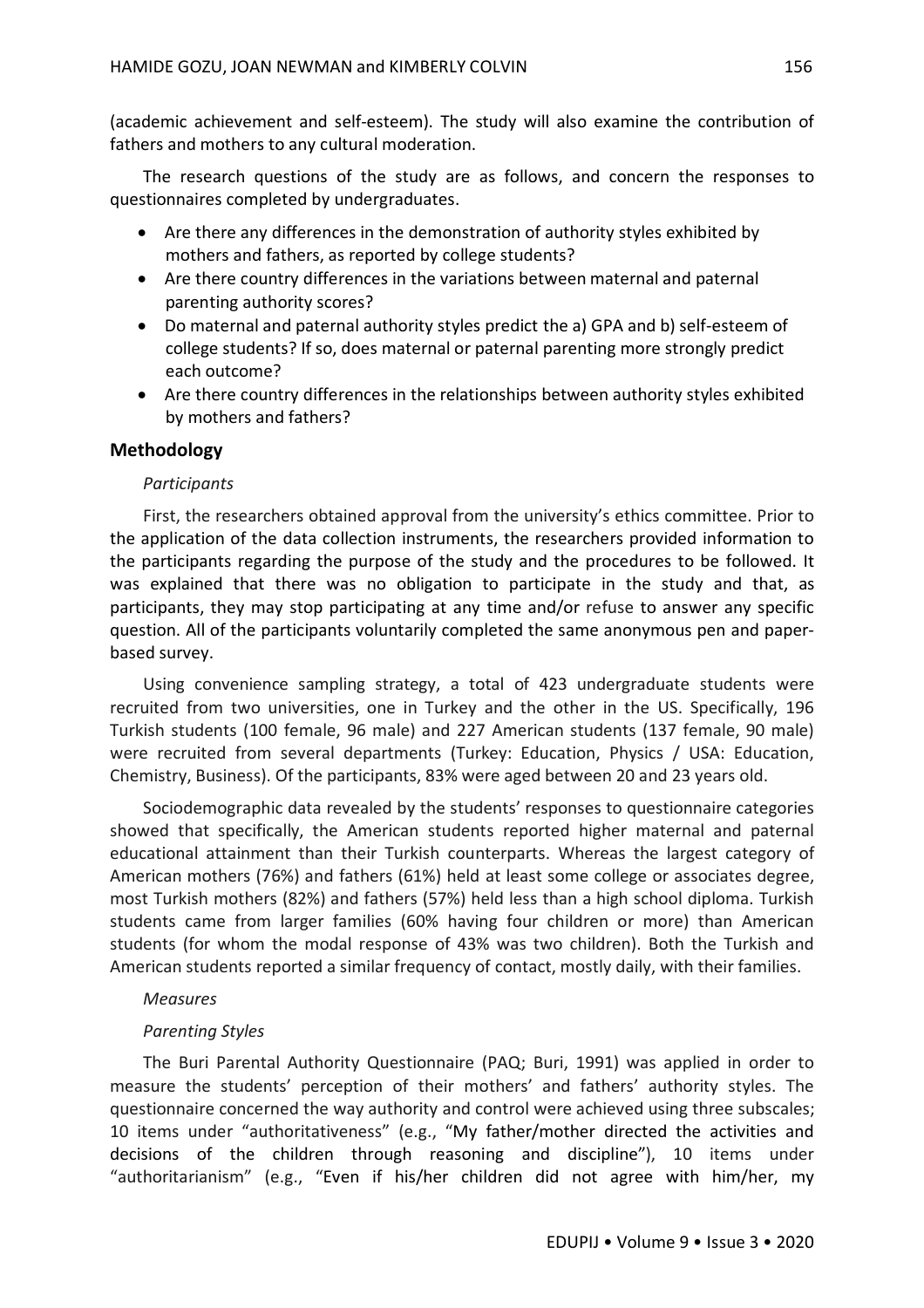father/mother felt that it was for our own good if we were forced to conform to what he/she thought was right"), and 10 items under "permissiveness" (e.g., My "father/mother did not view him/herself as responsible for directing and guiding my behavior as I was growing up"). The students were asked to respond to each statement for their mothers and fathers separately, based on a 5-point, Likert-type scale, ranging from 1 (*strongly disagree*) to 5 (*strongly agree*). For the participants in Turkey, the scale was translated into Turkish by bilingual judges, and reverse-translation was employed so as to verify each question's accuracy.

Using AMOS, confirmatory factor analyses (CFAs) of the maternal and paternal parenting scales were run separately to examine the validity of the scales according to the two countries participating in the current study. The results indicated that after removing a number of items, both the authoritarian and authoritative parenting scales were deemed to be both reliable and valid. The Cronbach's alpha values of the modified scales were acceptable for authoritarian and authoritative scales in both samples. For the Turkish sample, the Cronbach's alpha values were .72 and .73 for the maternal and paternal authoritarian scale, respectively, and .74 and .75 for the maternal and paternal authoritative scale, respectively. For the American sample, the Cronbach's alpha values were .75 and .76 for the Maternal and Paternal Authoritarian Scale, respectively, and .77 and .78 for the Maternal and Paternal Authoritative Scale, respectively. As detailed in the section on Preliminary Analyses, the Permissive Parenting Scale did not show any measurement invariance, and was therefore dropped from any further analysis.

#### *Self-Reported Academic Achievement*

The students' academic achievement was measured through self-reports of their college grade point average (GPA), expressed as a choice between the following seven grading categories: (1) 2.49 or below; (2) 2.50-2.74; (3) 2.75-2.99; (4) 3.00-3.24; (5) 3.25-3.49; (6) 3.50-3.74; (7) 3.75 or above.

#### *Self-esteem*

Self-esteem was assessed with the Rosenberg Self-esteem Scale (1965), which consists of 10 items (e.g., "I wish I could have more respect for myself"). The students were asked to indicate their agreement with statements about themselves on a 4-point, Likert-type response scale that range from 0 (*strongly disagree*), to 3 (*strongly agree*). Total scores on the scale could range from 0 to 30, with higher overall scores indicates higher levels of selfesteem. Existing Turkish translations of the Rosenberg scale (Çuhadaroğlu, 1986) were employed in the current study.

The Rosenberg scale has been widely used in research, and satisfactory reliability and validity has been established. It has proven useful in research with Turkish respondents (Tunç & Tezer, 2006). The scale's Cronbach alpha values showed that the internal consistency of the scale for each own country's sample was reliable, with .82 for the Turkish sample and .89 for the American sample.

#### *Covariates*

The sociodemographic variables concerning gender, maternal/paternal educational attainment, family size, and frequency of contact with their families were used as covariates as they could potentially contribute to the students' outcomes.

#### *Data Analysis Strategy*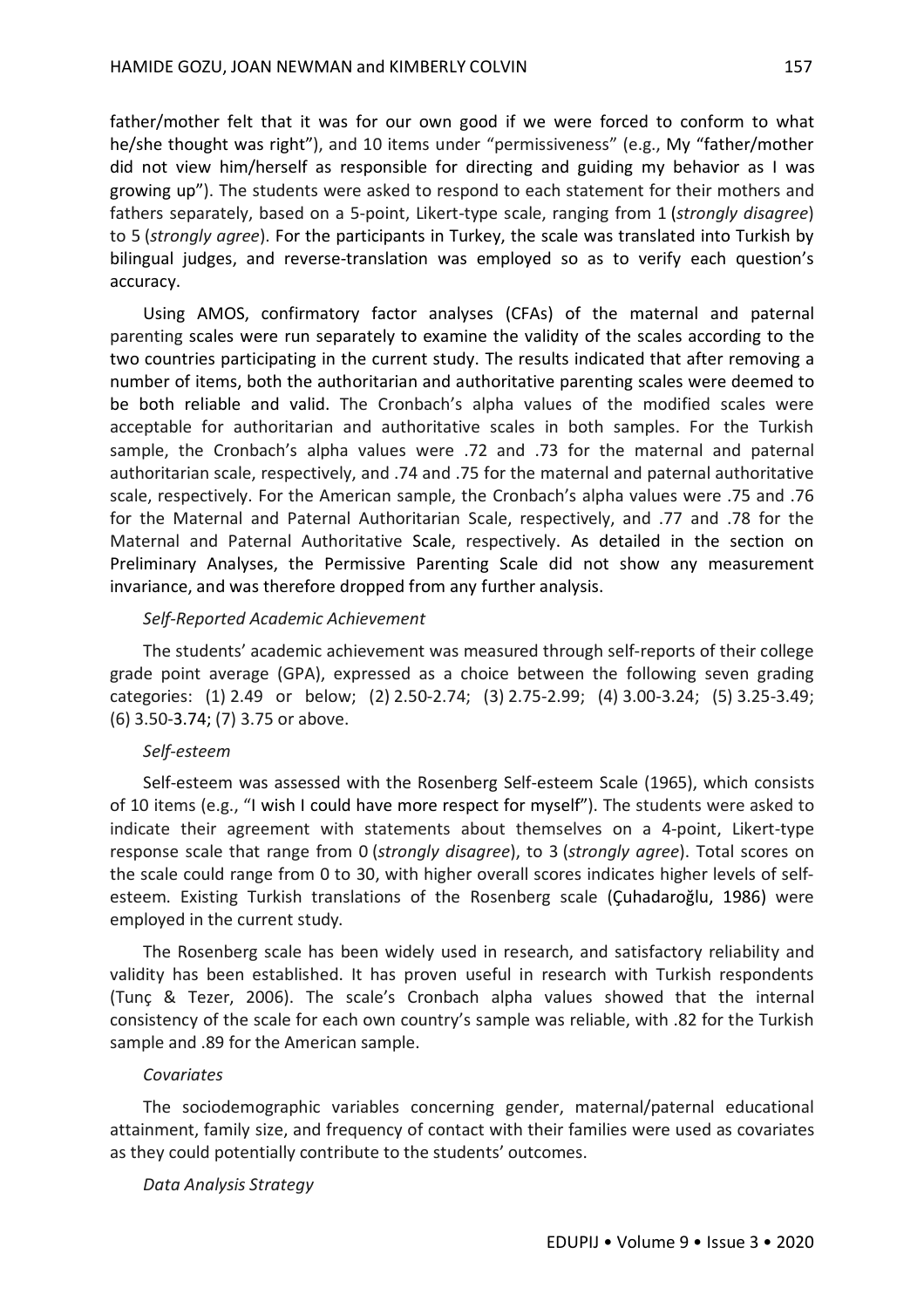The first step, as suggested by Putnick and Bornstein (2016), applied measurement invariance tests on the parenting measure in a Multigroup Confirmatory Factor Analysis through AMOS (see Preliminary Analyses for details). The suggested cutoff values of acceptable fit were that the Comparative Fit Index (CFI) should be greater than .90 (Bentler, 1992), while the Root Mean Square Error of Approximation (RMSEA) should be lower than .08 (MacCallum et al., 1996). In the second step, the study's research questions were tested, with repeated measure ANCOVA testing applied to Research Questions 1 and 2, and regression analysis applied in testing Research Questions 3 and 4.

#### **Results**

## *Preliminary Analyses Measurement Invariance*

After establishing acceptable models for each group, configural invariance, metric invariance, and scalar invariance were tested for each model of parenting. The obtained results showed that after deleting some items from the subscales for which factor loadings were lower than .50, as suggested by Kline (2005), the models were each found to be acceptable, having met the criteria of metric invariance and partial-scalar equivalence for authoritativeness and authoritarianism. On the other hand, both maternal and paternal permissive parenting items were non-invariant (except for one item). Xu (2019) suggested that there must be at least two invariant items per subscale. Since permissive parenting did not meet this criterion, permissive parenting was removed from all subsequent analyses. Then, the regression coefficients and means were compared between one model (where all items were constrained) and a second model (where only invariant items were constrained) for the two-factor parenting scale. The results revealed that the discrepancy between the models was not statistically significant. It was therefore deemed appropriate to compare the two-factor parenting scale as well as its associations to developmental outcomes for both Turkey and the USA.

#### *Correlation between study variables*

Table 1 shows the correlations between covariates, maternal and paternal parenting, self-esteem, and college GPA in both samples.

|                  |          | $\overline{2}$ | 3                | #4           | 5       | 6      |                  | 8                | 9         | 10                   | 11               |
|------------------|----------|----------------|------------------|--------------|---------|--------|------------------|------------------|-----------|----------------------|------------------|
| Gender (1)       |          | .13            | $-.02$           | .35          | .00     | $-.14$ | .09              | $-.22$           | .05       | .10                  | .50 <sup>°</sup> |
| Fedu (2)         | .00      |                | .26 <sup>2</sup> | .19          | $-.21$  | $-.02$ | .22              | $-.08$           | .22       | .15                  | .09              |
| Medu $(3)$       | $-.01$   | .50            |                  | .06          | $-.13$  | $-.04$ | .07              | $-.08$           | .05       | .00                  | .05              |
| #of Contact (4)  | $.19***$ | .06            | $-0.08$          | $\mathbf{1}$ | $-.11$  | $-.06$ | .13              | $-.12$           | .02       | .18 <sup>°</sup>     | $.28***$         |
| Family size (5)  | .07      | $-.11$         | $-.09$           | .05          | 1       | $-.03$ | $-.06$           | .12              | $-.14*$   | $-.16$               | $-.02$           |
| MAutn (6)        | $-14*$   | $-.07$         | $-.03$           | $-.19$       | .05     |        | $-.39**$         | .67 <sup>°</sup> | $-.26***$ | $-.11$               | $-.11$           |
| MAuty (7)        | .06      | .02            | .13              | $.19***$     | $-.09$  | $-.55$ | 1                | $-.28**$         | .66`      | $.17*$               | $-.04$           |
| PAutn (8)        | $-.11$   | $-.09$         | $-.02$           | $-.12$       | $.14*$  | .54    | $-.10$           | 1                | $-.32**$  | $-.27$ <sup>**</sup> | $-.15$           |
| PAuty (9)        | $-.01$   | .05            | .06              | .06          | $-.18*$ | $-.09$ | .36 <sup>2</sup> | $-.39°$          | 1         | .13                  | $-.01$           |
| Self-esteem (10) | $-.12$   | $-.06$         | .04              | $-.05$       | .03     | .03    | .04              | $-0.06$          | .23       | $\mathbf{1}$         | .12              |
| GPA (11)         | $-.12$   | .11            | $-.03$           | .10          | $-.05$  | $-.11$ | .12              | $-.09$           | .16       | .12                  | 1                |

| Table 1. Correlations between variables |  |
|-----------------------------------------|--|
|                                         |  |

\*\* Correlation significant to .01 level (2-tailed)

\* Correlation significant to .05 level (2-tailed)

Numbers located above diagonal represent correlations in Turkish sample

Numbers located below diagonal represent correlations in American sample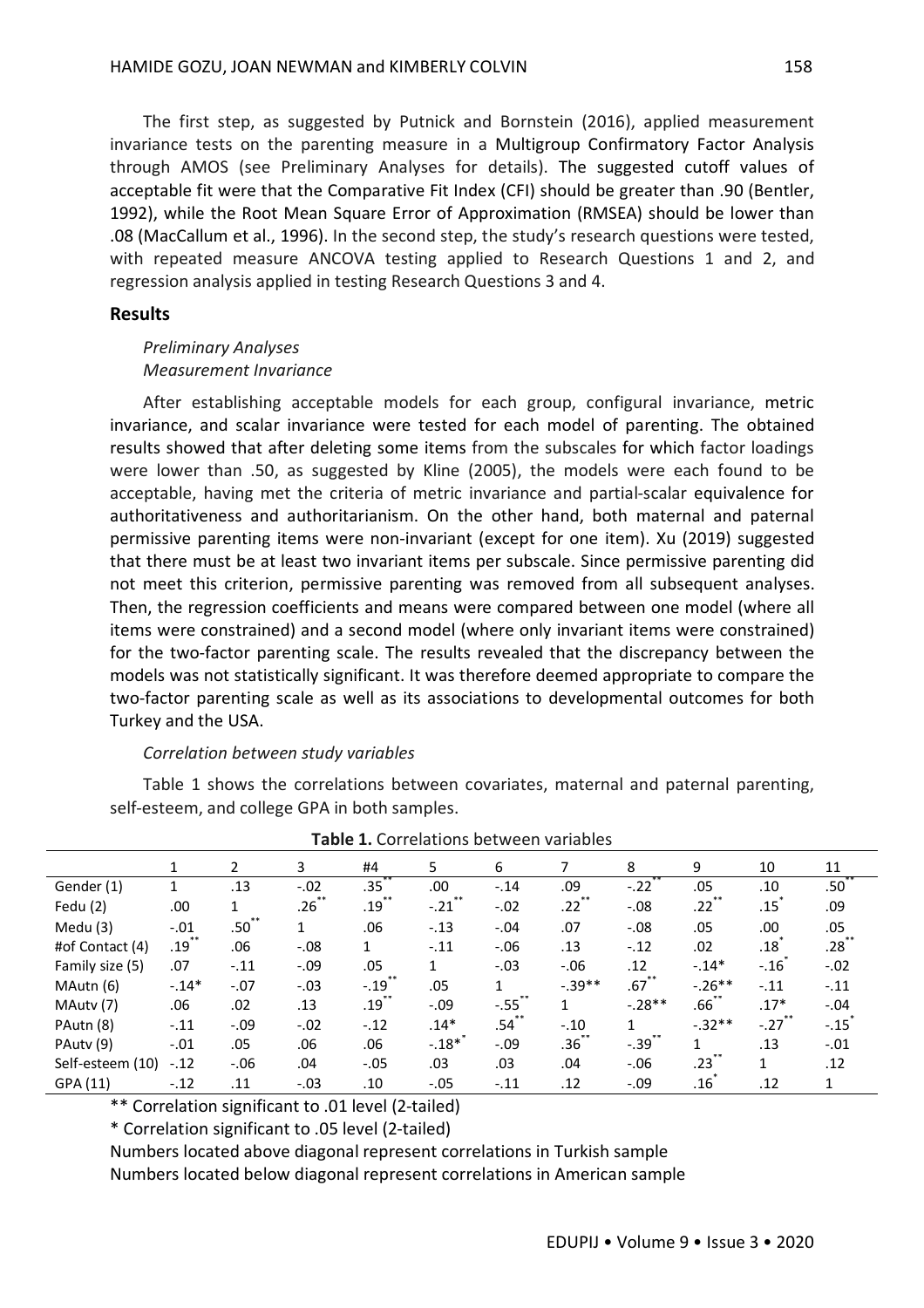### *Research Question 1. Differences in Maternal and Paternal Authority Styles*

The means and standard deviations for each authority style by parental gender are reported as presented in Table 2. The repeated measures ANCOVA summarized in Table 3 revealed a significant parental gender effect for authoritarian and authoritative parenting. As seen in Table 2, the fathers were perceived overall to be more authoritarian than the mothers; and the mothers were perceived overall to be more authoritative than the fathers.

|               | Turkey |           | <b>United States</b> |      | Overall |      |  |
|---------------|--------|-----------|----------------------|------|---------|------|--|
|               | M      | <b>SD</b> | M                    | SD   | M       | SD   |  |
| Authoritarian |        |           |                      |      |         |      |  |
| Maternal      | 11.15  | 3.36      | 11.88                | 2.99 | 11.54   | 3.19 |  |
| Paternal      | 11.35  | 3.51      | 12.66                | 3.13 | 12.05   | 3.37 |  |
| Authoritative |        |           |                      |      |         |      |  |
| Maternal      | 14.04  | 2.99      | 14.69                | 3.36 | 14.38   | 3.20 |  |
| Paternal      | 13.61  | 3.29      | 13.81                | 3.56 | 13.72   | 3.43 |  |

**Table 2.** Mean and Standard Deviation of Parental Authority Styles in Turkey, US, Overall

Note: Parenting scales ranged from 4 to 20

*Research Question 2. Differences/variations in the Maternal and Paternal Parenting Authority Scores between Turkey and the US*

Table 2 shows the parenting scores for the two countries, and Table 3 shows the results of a repeated measure ANCOVA comparing the scores for the two countries on each parenting measure. The scores for the two countries differed for authoritarian parenting,  $F(1,404) = 51.37$ ,  $p < .05$ ,  $\eta_p^2 = .04$ . The American parents were perceived to be more authoritarian than their Turkish counterparts by 1.02 points, 95% CI [0.81, 2.45]. However, there was no country difference seen for authoritative parenting.

| <b>Table 3:</b> http://ditty.integrated.mitted.v.h.u.i. architectural matricity.styles.across.com/cy-anid-05- |       |        |            |          |  |  |  |  |
|---------------------------------------------------------------------------------------------------------------|-------|--------|------------|----------|--|--|--|--|
|                                                                                                               | df    | MS     | F          | $\eta_p$ |  |  |  |  |
| <b>Authoritarian Parenting</b>                                                                                |       |        |            |          |  |  |  |  |
| Country                                                                                                       | 1/404 | 125.62 | $51.37***$ | .04      |  |  |  |  |
| Parent – gender                                                                                               | 1/421 | 46.92  | $11.27**$  | .03      |  |  |  |  |
| Parent – gender X Country                                                                                     | 1/421 | 16.73  | $4.02*$    | .01      |  |  |  |  |
| <b>Authoritative Parenting</b>                                                                                |       |        |            |          |  |  |  |  |
| Country                                                                                                       | 1/404 | 10.51  | 1.32       | .01      |  |  |  |  |
| Parent - gender                                                                                               | 1/421 | 78.78  | 13.81***   | .03      |  |  |  |  |
| Parent - gender X Country                                                                                     | 1/421 | 9.22   | 1.62       | < 0.01   |  |  |  |  |

**Table 3.** Repeated Measures ANCOVA of Parental Authority Styles across Turkey and US

\* *p* < .05, \*\* *p* < .01, \*\*\* *p* < .001

Differences in the parenting ratings of mothers and fathers (both provided by the same respondent) represent a parent-gender effect. The repeated measures ANCOVA of Table 3 presents a comparison of the parenting scores of mothers and fathers; the interaction terms show if the size of these parent-gender differences was consistent between the two countries. The interaction results of the repeated measures ANCOVA (see Table 3) showed that the difference between maternal and paternal authoritarian parenting styles was not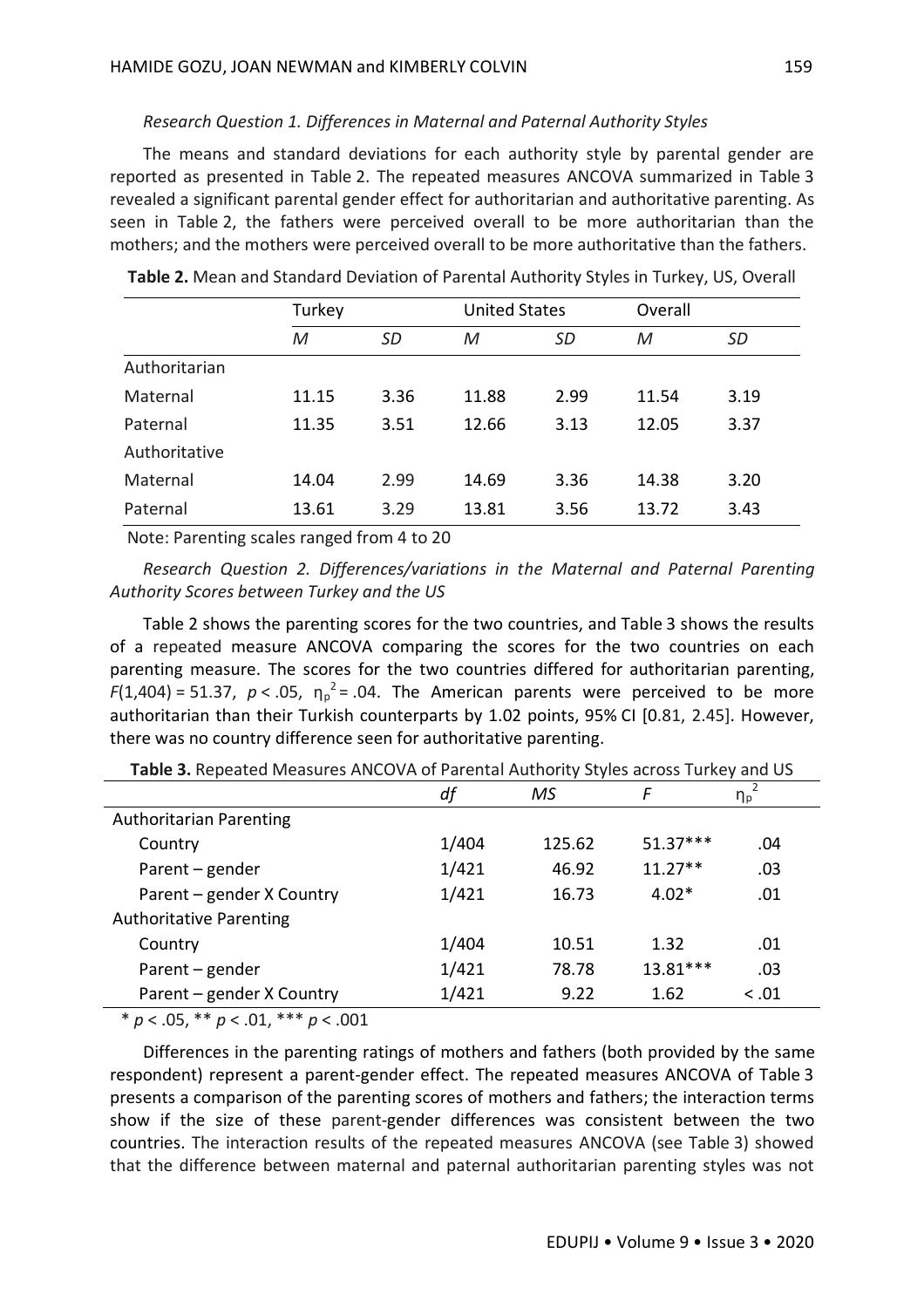the same in Turkey and the US,  $F(1,421) = 4.02$ ,  $p < .05$ ,  $\eta_p^2 = .01$ . The scores in Table 2 show that there was no difference between maternal and paternal authoritarian parenting in Turkey, whereas the American fathers were perceived to be more authoritarian than American mothers by 0.8 points, 95% CI [0.10, 0.29]. On the other hand, the differences between maternal and paternal authoritative parenting styles had a similar pattern in both Turkey and the USA. In both countries, the mothers were perceived to be more authoritative than the fathers, by 0.85 points, 95% CI [0.01,0.20] in Turkey and 0.43 points, 95% CI [0.39, 0.35] in the US (see Table 2).

*Research Question 3. Relationships between Maternal and Paternal Parenting Authority Styles and Student Outcomes and Parent-Gender Differences in these Relationships*

Two regression analyses were conducted in order to examine the relationships between parental authority styles and the GPA and self-esteem of the students across both countries, with the results presented in Table 4.

## *Maternal and paternal parenting styles and GPA of college students*

As seen in Table 4, the regression analysis shows that neither maternal nor paternal authority style (whether authoritarian or authoritative) was significantly related to college GPA.

#### *Maternal and paternal parenting styles and self-esteem of college students*

Table 4 shows that neither maternal nor paternal authoritarian parenting was directly related to self-esteem. Paternal authoritative parenting was positively related to selfesteem, but maternal authoritative parenting was not related. Custom contrast analysis carried out as a follow-up to this last finding showed that the different relationship of maternal and paternal authoritative parenting to self-esteem was significant, *F*(1,378) = 2.86,  $p < .10$ ,  $\eta_p^2$  = .01. For every additional point in paternal authoritative parenting, self-esteem of the college students increased by 1.22 points on the 30-point scale.

|                 |         |           | College GPA |                       |                  | Self-esteem |            |                       |  |
|-----------------|---------|-----------|-------------|-----------------------|------------------|-------------|------------|-----------------------|--|
|                 | B       | <b>SE</b> | F           | $\overline{\eta_p^2}$ | $\boldsymbol{B}$ | <b>SE</b>   | $\sqrt{2}$ | $\overline{\eta_p}^2$ |  |
| Gender          | 0.50    | .15       | $9.94**$    | .02                   | $-0.53$          | .53         | 1.00       | < .01                 |  |
| Fedu            | 0.10    | .07       | 1.98        | .01                   | 0.01             | .24         | 0.00       | < .01                 |  |
| Medu            | $-0.03$ | .07       | 0.13        | < .01                 | 0.01             | .24         | 0.00       | < .01                 |  |
| Family size     | $-0.06$ | .09       | 0.37        | < .01                 | $-0.05$          | .32         | 0.02       | < .01                 |  |
| # of Contact    | 0.15    | .07       | $4.69*$     | .01                   | 0.23             | .24         | 0.89       | < .01                 |  |
| Country         | $-1.80$ | .22       | 69.16***    | .15                   | $-2.15$          | .76         | $8.34**$   | .02                   |  |
| MAutn.Parenting | $-0.15$ | .18       | 0.67        | < .01                 | 0.30             | .62         | 0.23       | < .01                 |  |
| PAutn.Parenting | 0.13    | .16       | 0.60        | < .01                 | 0.10             | .57         | 0.03       | $<.01$                |  |
| MAutv.Parenting | $-0.03$ | .14       | 0.04        | < .01                 | $-0.18$          | .50         | 0.13       | < .01                 |  |
| PAutv.Parenting | 0.21    | .13       | 2.69        | .01                   | 1.22             | .44         | $7.65**$   | < .01                 |  |

**Table 4.** Regression Analyses of College GPA and Self-Esteem on Maternal and Paternal Parenting between Turkey and the US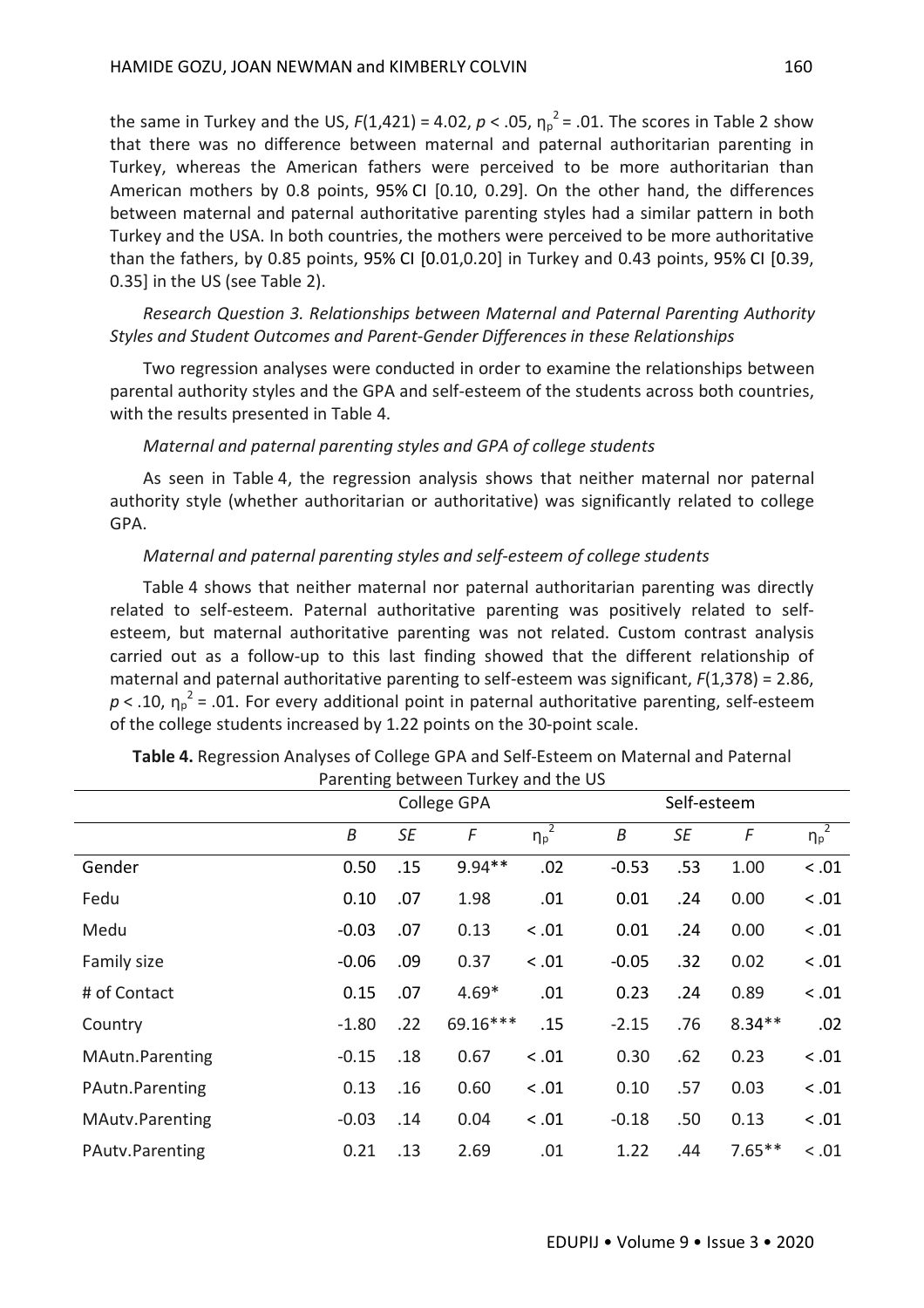|                         | College GPA |     |      |                       |         |     |          |          |
|-------------------------|-------------|-----|------|-----------------------|---------|-----|----------|----------|
|                         | B           | SE  | F    | $\eta_p$ <sup>2</sup> | B       | SE  |          | $\eta_p$ |
| CountryXMAutn.Parenting | 0.10        | .23 | 0.18 | < .01                 | .76     | .80 | .89      | .01      |
| CountryXPAutn.Parenting | $-0.29$     | .22 | 1.82 | .01                   | $-2.04$ | .75 | $7.30**$ | .02      |
| CountryXMAutv.Parenting | 0.05        | .21 | 0.07 | < .01                 | 1.31    | .75 | 3.06     | .01      |
| CountryXPAutv.Parenting | $-0.38$     | .20 | 3.69 | .01                   | $-1.61$ | .68 | $5.55*$  | .01      |

\* *p* < .05, \*\* *p* < .01, \*\*\* *p* < .001

*Research Question 4. Differences in the Outcomes Related to Maternal and Paternal Parenting Authority Scores in Turkey and the US*

The non-significant interaction terms in the regression analyses of Table 4 showed that the relationships between maternal and paternal parenting and college GPA were not attributable to country.

## *Self-esteem*

As shown in Table 4, neither maternal nor paternal authoritarian parenting overall were related to self-esteem. However, the interaction term of the regression analysis for selfesteem, as reported in Table 4, showed that there was a difference due to country in the relationships between authoritarian parenting and self-esteem for paternal parenting only, *B* = -2.04, *F*(1,393) = 7.30,  $p < .01$ ,  $\eta_p^2 = .01$ . Post-hoc analyses revealed that paternal authoritarian parenting was negatively associated with self-esteem in the Turkish sample,  $B = -1.83$ ,  $SE = .54$ ,  $p < .001$ ,  $\eta_p^2 = .06$ , whereas there was no significant association found between paternal authoritarian parenting and self-esteem in the American sample. Similarly, with regards to authoritative parenting, the interaction terms in Table 4 show that there was a country difference in the relationships between paternal authoritative parenting and selfesteem,  $B = -1.61$ ,  $F(1,393) = 5.55$ ,  $p < .01$ ,  $\eta_p^2 = .01$ . Post-hoc analyses revealed that paternal authoritative parenting was positively associated with self-esteem in the American sample,  $B = 1.28$ ,  $SE = .44$ ,  $p < .01$ ,  $\eta_p^2 = .04$ , whereas there was no significant association found between paternal authoritative parenting and self-esteem in the Turkish sample.

## **Discussion**

Due to inconsistencies in the literature about the cultural basis of parenting styles, and the limited extent to which findings derived from investigations in the USA and other western countries can be generalized to families in other cultures, the current study gathered comparative data about parental authority styles in both the USA and Turkey, as well as evidence about links between those styles and developmental outcomes in their offspring. We focused on the aspect of parenting concerning the establishment of authority. In addition, we examined the separate contributions of mothers and fathers in each country, believing that this distinction has been insufficiently studied in previous literature and that neglect to systematically differentiate the role of each parent, particularly in cross-cultural studies, may well have contributed to any lack of consistency in the published findings.

The data collected from Turkey and the US in the current study showed that mothers and fathers differed in the way that they established authority in the parental context, and that some of the differences were not the same between the two countries. Overall, fathers were reported to be more authoritarian than mothers, and that mothers were more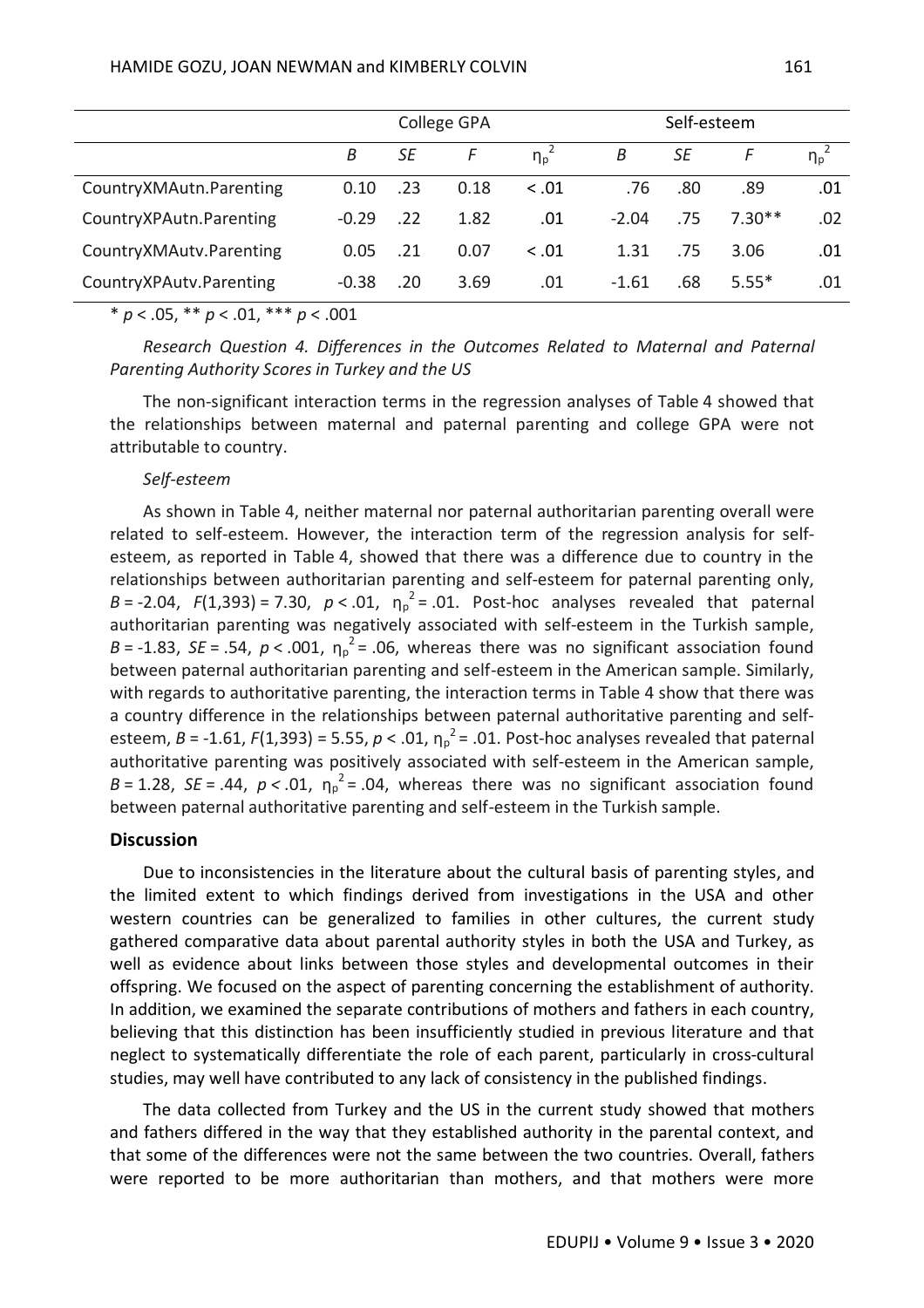authoritative than fathers*.* These findings concerning authoritative parenting support the literature reviewed by Grusec and Goodnow (1994), which showed that mothers were less likely than fathers to use power assertion as a means of behavioral control, but more likely to use explanation and reasoning. However, further examination showed some cultural moderation in that the parent-gender differences were not entirely the same for the two countries in question. The greater display of authoritarian parenting by fathers over mothers resulted from the American data; whereas, in Turkey, mothers and fathers were reported to be equally authoritarian.

These findings indicate that, on average, American students described parenting that resembled "traditional" family units (Frost, 2009), whereby the father more often than the mother enacted the role of the stricter and more controlling authority figure, while the Turkish students reported, on average, that in their families, the two parents displayed this authoritarian role almost equally. These findings regarding authoritarian parenting did not support the literature regarding mothers and fathers in the US and Turkey (Frost, 2009; Metindoğan, 2015). Contrary to the conclusion of Fagan et al. (2014), in that parenting by mothers and fathers was similar, the current study found differences in the maternal and paternal parenting behaviors in the US. However, no differences were found according to the Turkish data, which represented the non-Western country in the study.

Our findings differ from several Turkish reports of continuing parenting role differentiation in Turkey (Beşpınar, 2013). Previous information about Turkey has shown that fewer mothers formed part of the workforce than in the US (World Bank, 2017), and were therefore responsible for more hours of childcare in the Turkish familial unit. Perhaps the longer term of sole responsibility for childcare experienced by stay-at-home Turkish mothers has required them to take on an equal share of the disciplinarian role as well as nurturing role, and indeed to be just as likely to be the authority figure of the household as the children's father.

The results of the current study have shown that it is important for researchers of parenting to be specific about which parent they have asked participant children to describe. As discussed previously, some past research instructed participants to report on the behaviors of "parents," or have concentrated solely on maternal behavior. However, our results indicate that such research practices may be misleading or incomplete, having found certain differences in the behavior of mothers and fathers regarding their children. The student participants in both countries studied in this research reported these differences.

An important focus of the current study was whether or not parental authority styles are related to developmental outcomes of their offspring. Our results have shown that some parental authority measures were related to the self-esteem of the students. Where relationships were found, they involved paternal authority. The authority style of the mothers (whether authoritarian or authoritative) were not found to be related to their children's self-esteem. More specifically, authoritative parenting by fathers, but not mothers, was positively related to the self-esteem of the students. The positive association between authoritative parenting and self-esteem is supported by the findings of previous research (Tunç & Tezer, 2006); however, this earlier study did not investigate the specific influence of paternal parenting on self-esteem development.

Authoritarian parenting was also found to have some relationship to self-esteem, but to explain this we found it necessary to consider both parental gender and country. In Turkey,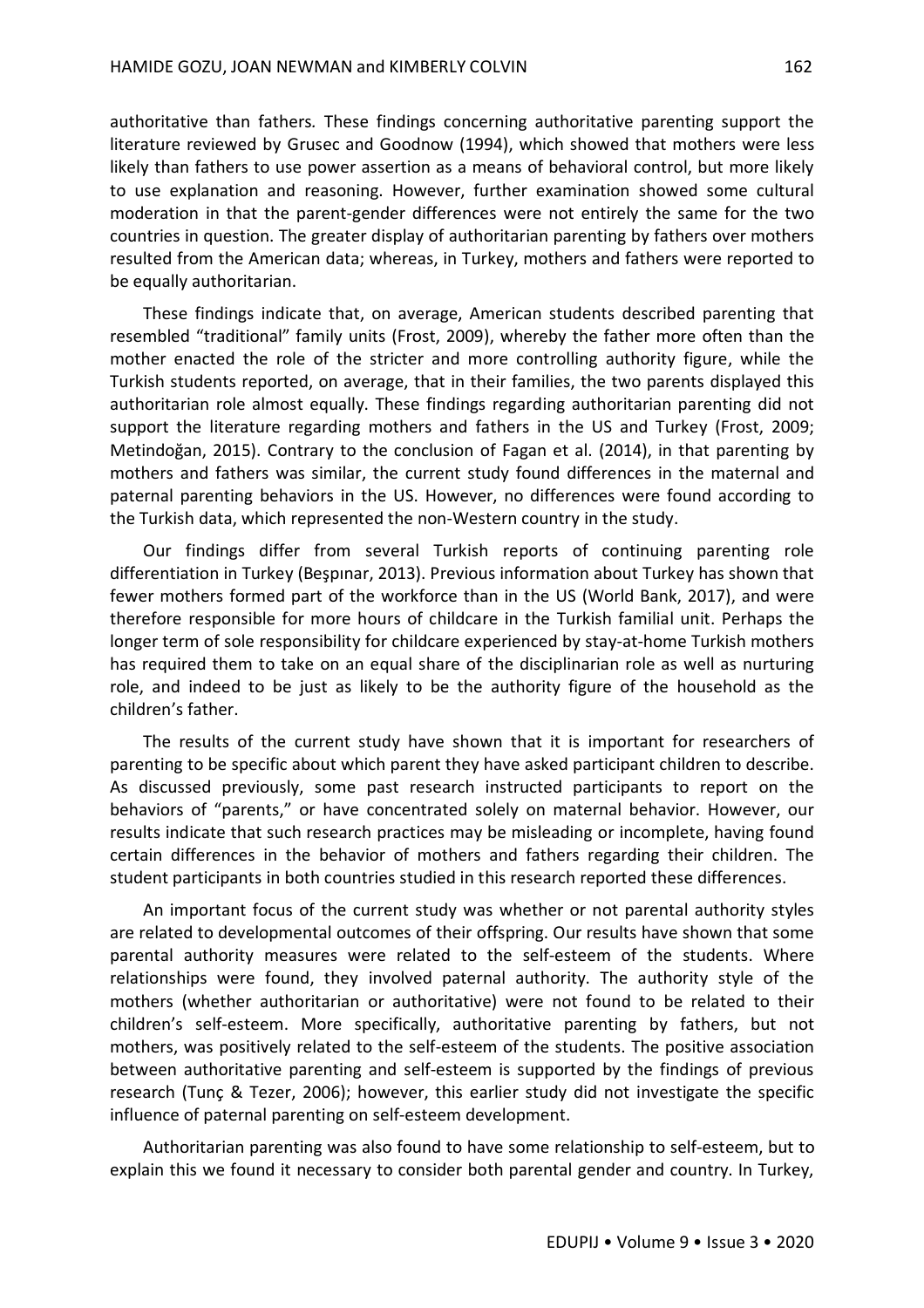paternal authoritarian parenting was negatively related to self-esteem, whereas such parenting by American fathers was not found to be related to self-esteem. Thus, there was some limited support for our expectation that the pattern of parental influence on children's outcomes would depend on parental gender and the interplay of parental gender and the country in which the parenting occurred.

Our results showed that paternal authority style had a greater relationship to outcomes than did maternal style. In contrast, other researchers (Waterman & Lefkowitz, 2017; Wintre & Yaffe, 2000) have reported that maternal parenting was influential over the academic outcomes of female college students. More specifically, our results showed that paternal authoritative parenting had a positive relationship with self-esteem in the US sample; and that in Turkey only, paternal authoritarian parenting had a negative relationship. Our findings are consistent with those of Möller et al. (2016), in which they indicated stronger associations between paternal parenting and children's emotional development. However, the location differential between parenting style effects in each country found in the current study requires further research. We found no previous research showing more positive effects of paternal over maternal authoritative parenting in American parents. Moreover, although previous research showed that authoritarian parenting had a negative effect on self-esteem (Furnham & Cheng, 2000; Perez-Gramaje, 2019; Sorkhabi, 2005), the limitation of this finding in the current study to Turkey requires further investigation. One (somewhat paradoxical) explanation can be derived from the finding that Turkish fathers were less involved in their children's lives than the mothers (Metindoğan, 2015); with Turkish children having lower levels of interaction in general with their fathers, and, therefore, any negative messages conveyed by paternal (authoritarian) interactions become more salient when they occur. Further research is needed to clarify this. Indeed, a similar explanation may hold also for the American findings given that the American students reported differential parenting by their mothers and fathers that retains the parental roles of "traditional" families (Frost, 2009). This too requires further investigation.

It is surprising that our data did not show more evidence that parental authority style was related to the college students' academic achievement. Numerous previous studies have found a positive relationship between authoritative parenting and academic competence in North America (e.g., Steinberg et al., 2006; Wintre & Yaffe, 2000) and also for other locations (Ferial et al., 2019; Sorkhabi, 2005). Alternative studies have shown that authoritarian parenting (Waterman & Lefkowitz, 2017; Wintre & Yaffe, 2000) negatively related to academic competence. The discrepancy between the current study's results and other research may be that whereas most previous studies concerned high school students, the current study was based upon university students who may have lived on or near campus and not, therefore, predominantly with their families. It is likely that parents with collegeaged offspring have less interaction, specifically regarding their academic work and responsibilities. The fact that we found some parenting style influences (from fathers) on self-esteem suggests that self-esteem results from ongoing interactions with fathers that continue into young adulthood or from messages that endure from earlier developmental stages. The importance of co-residence on parenting effect is an interesting question that could be addressed by future research.

### **General Implications of The Study**

An important implication of the current study's findings is that researchers should not treat fathers and mothers as equivalent in terms of their behavior or influence. Many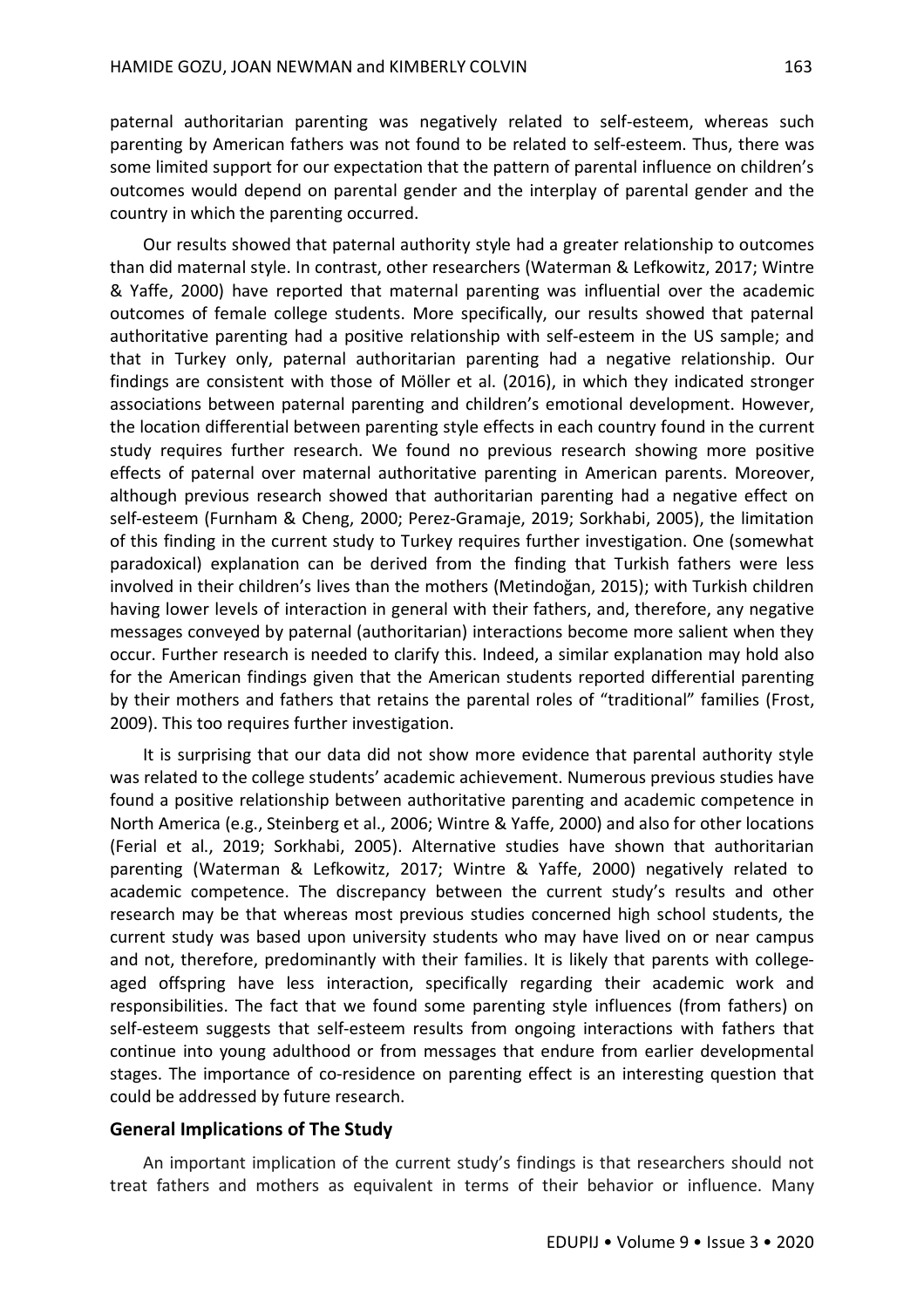previous studies have asked participants to report on "parents," i.e., either parent rather than specifically nominating just the father or mother. Where the parenting style of a particular parent have been targeted, it has mostly been the mother who has participated. However, the relationships found in the current study between parenting and outcomes concerned only paternal parenting.

We chose to compare parental authority style and its outcomes in two countries that differed in several ways, questioning if particular parenting strategies and styles might function differently in countries with different normative authority and relationship structures. We found some evidence that there were country differences involving authoritarian parenting. Mothers and fathers differed in authoritarian parenting (with fathers being more authoritarian) in the US, but that was not the case found in Turkey. Secondly, authoritarian parenting by fathers was found to be negatively related to selfesteem in Turkey, yet saw no relationship in the US. In addition, authoritative parenting was associated with self-esteem in the American sample only. These culturally different findings point to the danger of overgeneralizing conclusions from one group to another and prohibit us from making culturally neutral recommendations about parenting. Ethnocentrism is one example of overgeneralization, but so too is lack of sensitivity to other group differences within countries. Social groups differ in prevalent and preferred patterns of family relationships and influence, and are therefore likely to differ in the parenting techniques that parents employ to achieve them, and the allocation of these techniques to each parent.

#### **Limitations and Future Research**

The current study contributes to the parenting literature by showing how maternal and paternal parenting authority styles can differ, when such differences were related to the academic and self-esteem outcomes of young adults, and that some findings may depend upon the country context. However, some aspects of the current study limit the conclusions that can be drawn.

The first important limitation is the correlational design. Although a very common approach applied in this area of research, it does not provide evidence about causality, nor about the sequence of factors. Variables unaccounted for in the design may play a role in the observed relationships. Parenting may influence children's outcomes, but parenting behavior is likely to be carried out, at least in part, in response to the characteristics of the children. For example, parents may not need to monitor or control the behavioral choices of children who are succeeding at school, or who are more emotionally stable.

Another limitation of the current study is its reliance upon self-reporting. Obtaining data on parenting behaviors from parents, as well their offspring, would provide more detailed information about the relationships between parental behaviors and developmental outcomes. Additionally, replicating the study in other countries might reveal different parenting practices and how these are adopted by mothers and fathers. An important part of such an approach would be clarification of the factors, including parent-gender roles, that vary between countries and that are related to different parenting practices. Possible factors include the individualistic-collectivist orientation (Triandis, 1995) and children's interpretations of particular parenting techniques (Sorkhabi, 2005). Such studies would help us to understand the processes by which countries foster different parenting practices by mothers and fathers.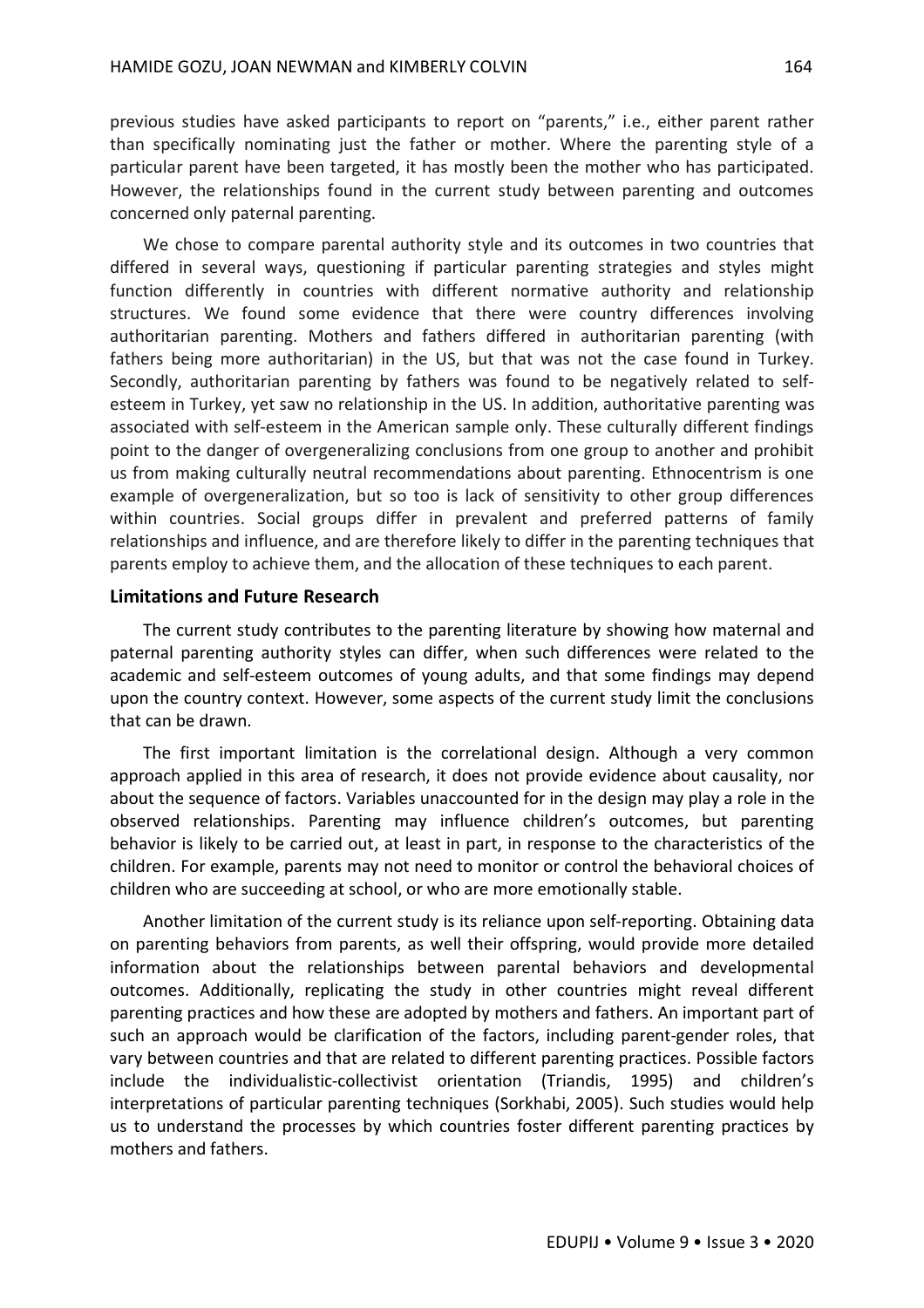Finally, we found that the existing form of the Buri (1991) parenting measure was an unsatisfactory instrument for which to study our cross-cultural data. Whilst we were able to achieve satisfactory measurement invariance for the authoritarian and authoritative scales of the Buri measure, but only after deleting those items that were apparently perceived differently in the two countries; we were unable to achieve satisfactory invariance for the permissive parenting scale, and so could not use it to examine the study's research questions. Elphinstone et al. (2015) reported similar difficulties when using a shortened form of the Buri measure for cross-cultural comparison. Apparently, there are differences in the way in which emerging adults in Turkey and the USA conceptualize parenting. Examination of such culturally different parenting conceptualization is an important topic for future research, and a necessary basis for the development of parenting measures that are crossculturally equivalent.

## **Conclusion**

The current study revealed that after achieving the psychometric equivalence of Buri's Parental Authority Questionnaire across Turkey and the US, there were parenting authority style differences both between and within the two countries. Mothers and fathers were perceived to have some differences in the manner in which they established authority. However, discrepancies between maternal and paternal parenting differed from one country to the other. We also found that paternal parenting only related to the self-esteem of college students, but that this also was dependent on the country. Our findings serve as a warning that it is a mistake to generalize findings from one parent to another. Therefore, the role of fathers should not be overlooked. Finally, our findings suggest that the role of parenting on developmental outcomes is likely to differ from one country to another.

#### **Notes**

Corresponding author: HAMIDE GOZU

## **References**

- Baumrind, D. (1971). Current patterns of parental authority. *Developmental Psychology Monographs, 4*(1, pt. 2), 1-103. https://psycnet.apa.org/doi/10.1037/h0030372
- Bentler, P. M. (1992). On the fit of models to covariance's and methodology to the Bulletin. *Psychological Bulletin*, *112*(3), 400-404. https://doi.org/10.1037/0033- 2909.112.3.400
- Beşpınar, F. U. (2013). Gender and family. In M. Turgut & S. Feyzioğlu (Eds.), *Research on family structure in Turkey, findings and recommendations* (pp. 232-281). İstanbul: Çizge Tanıtım ve Kırtasiye Ltd Şti, T. R. Ministry of Family and Social Policies, Research and Social Policies Series 08.
- Beyer, S. (1995). Maternal employment and children's academic achievement: Parenting styles as mediating variable. *Developmental Review, 15*(2), 212-253. https://doi.org/10.1006/drev.1995.1009
- Buri, J. R. (1991). The Parental Authority Questionnaire. *Journal of Personality Assessment*, *57*(1), 110-119. https://doi.org/10.1207/s15327752jpa5701\_13
- Buri, J. R., Louiselle, P. A., Misukanis, T. M., & Mueller, R. A. (1988). Effects of parental authoritarianism and authoritativeness on self-esteem*. Personality and Social Psychology Bulletin, 14*(2)*,* 271-282. https://doi.org/10.1177%2F0146167288142006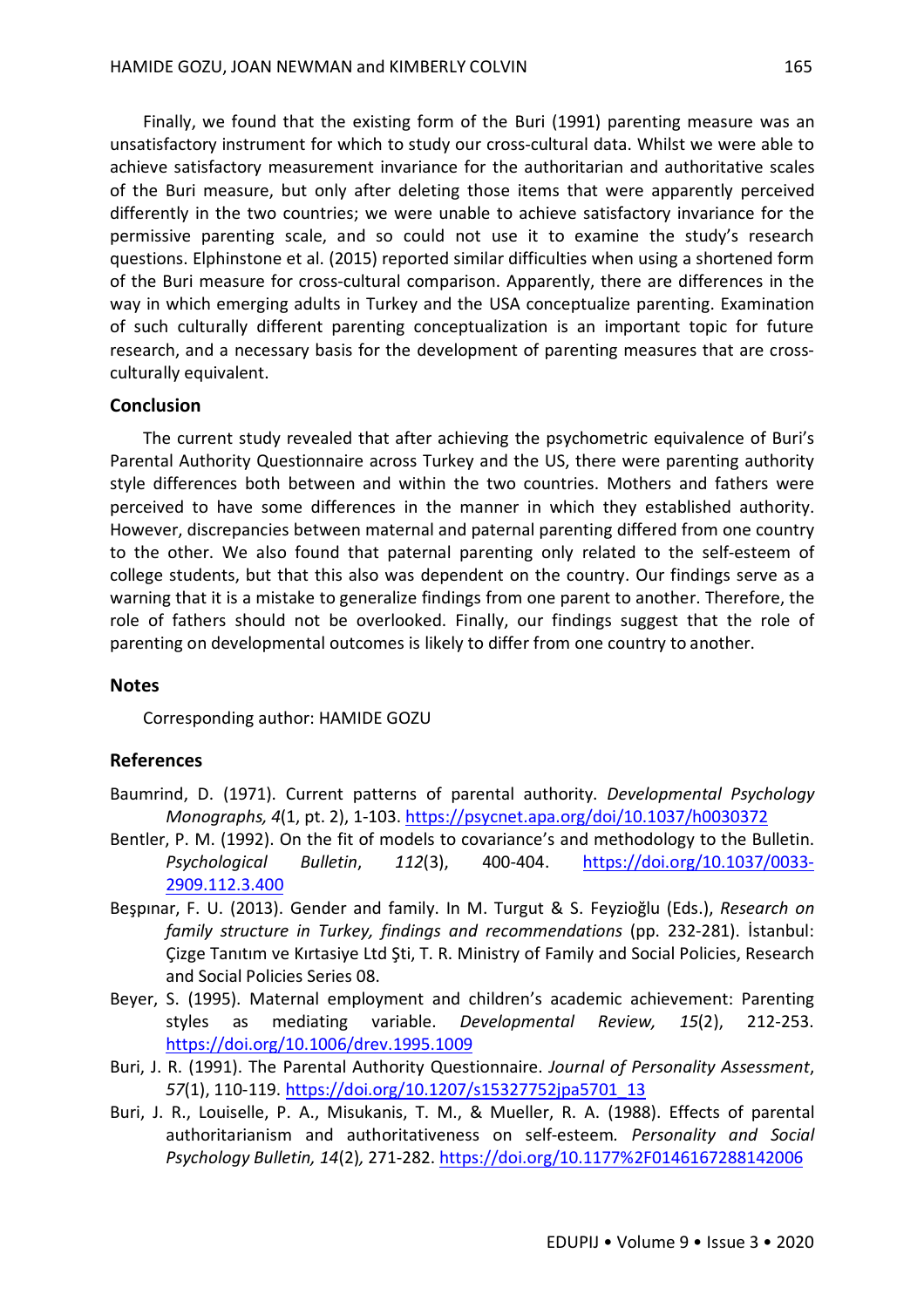- Chao, R. K. (2001). Extending research on the consequences of parenting style for Chinese Americans and European Americans. *Child Development, 72*(6)*,* 1832-1843. https://doi.org/10.1111/1467-8624.00381
- Checa, P., Abundis-Gutierez, A., Perez-Duenas, C., & Fernandez-Parra, A. (2019). Influence of maternal and paternal parenting style and behavior problems on academic outcomes in primary school. *Frontiers in Psychology, 10,* Article 3389. https://doi.org/10.3389/fpsyg.2019.00378
- Chen, F.F. (2008). What happens if we compare chopsticks with forks? the impact of making inappropriate comparisons in cross-cultural research. *Journal of Personality and Social Psychology, 5*, 1005–1018. https://doi.org/10.1037/a0013193
- Çuhadaroğlu, F. (1986). Adölesanlarda Benlik Saygısı[Self-Esteem in Adolescents], Hacettepe University, Medical School, Department of Psychiatry, Yayımlanmamış Uzmanlık Tezi [Unpublished Master's thesis], Ankara.
- Elphinstone, B., Siwek, Z., & Oleszkowicz, A. (2015). Assessment of the parental authority questionnaire-short in Australian and Polish samples. *European Journal of Developmental Psychology, 12*(4), 482-495. https://doi.org/10.1080/17405629.2015.1047338
- Fagan, J., Day, R., Lamb, M E., & Cabrera, N. J. (2014). Should researchers conceptualize differently the dimensions of parenting for fathers and mothers? *Journal of Family Theory & Review, 6*(4)*,* 390-405. https://doi.org/10.1111/jftr.12044
- Ferial, Z., Abeer, S., & Uchechukwu, O. (2019). Influence of parenting style on the visually impaired adolescents and their self-esteem - analysis based on a Saudi population. *Biomedical Journal of Scientific & Technical Research, 19*(5), 14607-14613. http://dx.doi.org/10.26717/BJSTR.2019.19.003363
- Frost, G. S. (2009). *Victorian childhoods.* Praeger.
- Furnham, A., & Cheng, H. (2000). Perceived parental behaviour, self-esteem and happiness. *Social Psychiatry and Psychiatric Epidemiology, 35,* 463-470 https://doi.org/10.1007/s001270050265
- Grusec, J. E., & Goodnow, J. J. (1994). Impact of parental discipline methods on the child's internalization of values: A reconceptualization of current points of view. *Developmental Psychology, 30*(1), 4-19. https://psycnet.apa.org/doi/10.1037/0012- 1649.30.1.4
- Guastella, D. D., Guastella, S. J., & Brigss, J. M. (2014). Parenting style and generativity measured in college students and their parents. *SAGE Open, 4*(1), 1-9. https://doi.org/10.1177%2F2158244013518053
- Kline, R. B. (2005). *Methodology in the social sciences. Principles and practice of structural equation modeling (2nd ed.).* Guilford.
- Lansford, J. E., Bornstein, M. H., Deater-Deckard, K., Dodge, K., A., Al-Hassan, S. M., Bacchini, D., Bombi, A. S., Chang, L., Chen, B.-B., Di Giunta, L., Malone, P. S., Oburu, P., Pastorelli, C., Skinner, A. T., Sorbring, E., Steinberg, L., Tapanya, S., Alampay, L. P., Uribe Tirado, L. M., & Zelli, A. (2016). How international research on parenting advances the understanding of child development. *Child Development Perspectives, 10*(3), 202-207. https://doi.org/10.1111/cdep.12186
- Li, Y., Costanza, P. R., & Putallaz, M. (2010). Maternal socialization goals, parenting styles, and social-emotional adjustment among Chinese and European American young adults: Testing a mediation model. *The Journal of Genetic Psychology, 171*(4), 330- 362. https://doi.org/10.1080/00221325.2010.505969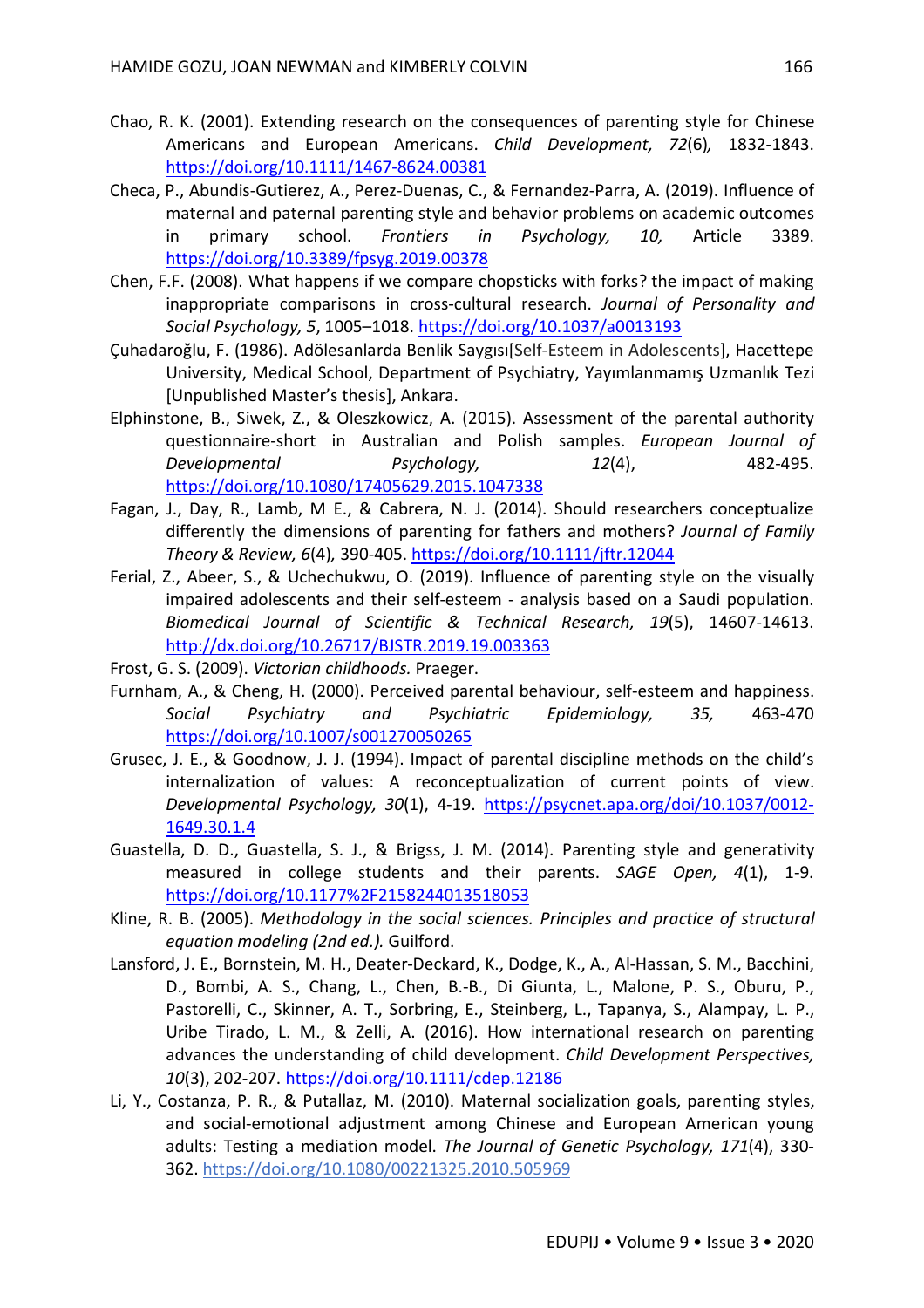- Luk, J. W., King, K. M., McCarty, C. A., Vander Stoep, A., & McCauley, E. (2016). Measurement invariance testing of a three-factor model of parental warmth, psychological control, and knowledge across European and Asian/Pacific Islander American youth. *Asian American Journal of Psychology, 7*(2), 97– 107. https://doi.org/10.1037/aap0000040
- MacCallum, R. C., Browne, M. W., & Sugawara, H. M. (1996). Power analysis and determination of sample size for covariance structure modeling. *Psychological Methods*, *1*(2), 130-149. https://doi.org/10.1037/1082-989X.1.2.130
- McKinney, C., Milone, M. C., & Renk, K. (2011). Parenting and late adolescent emotional adjustment: Mediating effects of discipline and gender. *Child Psychiatry and Human Development, 42,* 463-481. https://doi.org/10.1007/s10578-011-0229-2
- McKinney, C., & Renk, K. (2008). Differential parenting between fathers and mothers: Implications for late adolescents. *Journal of Family Issues, 29*(6), 806-827. https://doi.org/10.1177%2F0192513X07311222
- Metindoğan, A. (2015). Fathering in Turkey. In J. L. Roopnarine (Ed.), *Fathers across cultures*  (pp. 327-349). Praeger.
- Möller, E. L., Nikolić, M., Majdandžić, M., & Bögels, S. M. (2016). Associations between maternal and paternal parenting behaviors, anxiety and its precursors in early childhood: A meta-analysis. *Clinical Psychology Review, 45*, 17-33. https://doi.org/10.1016/j.cpr.2016.03.002
- Oyserman, D., Coon, H. M., & Kemmelmeier, M. (2002). Rethinking individualism and collectivism: Evaluations of theoretical assumptions and meta-analyses. *Psychological Bulletin, 128*(1)*,* 3-72. https://psycnet.apa.org/doi/10.1037/0033-2909.128.1.3
- Perez-Gramaje, A. F., Garcia, O. F., Reyes, M., Serra, E., & Garcia, F. (2019). Parenting styles and aggressive adolescents: Relationships with self-esteem and personal maladjustment. *The European Journal of Psychology Applied to Legal Context, 12*(1), 1-10. https://doi.org/10.5093/ejpalc2020a1
- Preisner, K., Neuberger, F., Bertogg, A., & Schaub, J. M. (2020). Closing the happiness gap: The decline of gendered parenthood norms and the increase in parental life satisfaction. Gender & Society, 34(1), 31-55, http://dx.doi.org/10.1177/0891243219869365
- Putnick, D. L., & Bornstein, M. H. (2016). Measurement invariance conventions and reporting: The state of the art and future directions for psychological research*. Developmental Review, 41,* 71-90. https://doi.org/10.1016/j.dr.2016.06.004
- Rosenberg, M. (1965). *Society and the adolescent self-image.* Princeton University.
- Sorkhabi, N. (2005). Applicability of Baumrind's parent typology to collective cultures: Analysis of cultural explanations of parent socialization effects. *International Journal of Behavioral Development, 29*(6), 552-563. https://doi.org/10.1080/01650250500172640
- Spera, C. (2005). A review of the relationship among parenting practices, parenting styles, and adolescent school achievement. *Educational Psychology Review, 17,* 125-146. https://doi.org/10.1007/s10648-005-3950-1
- Steinberg, L., Blatt-Eisengart, I., & Cauffman, E. (2006). Patterns of competence and adjustment among adolescents from authoritative, authoritarian, indulgent, and neglectful homes: A replication in a sample of serious juvenile offenders. *Journal of Research on Adolescence, 16*(1)*,* 47-58. https://doi.org/10.1111/j.1532- 7795.2006.00119.x